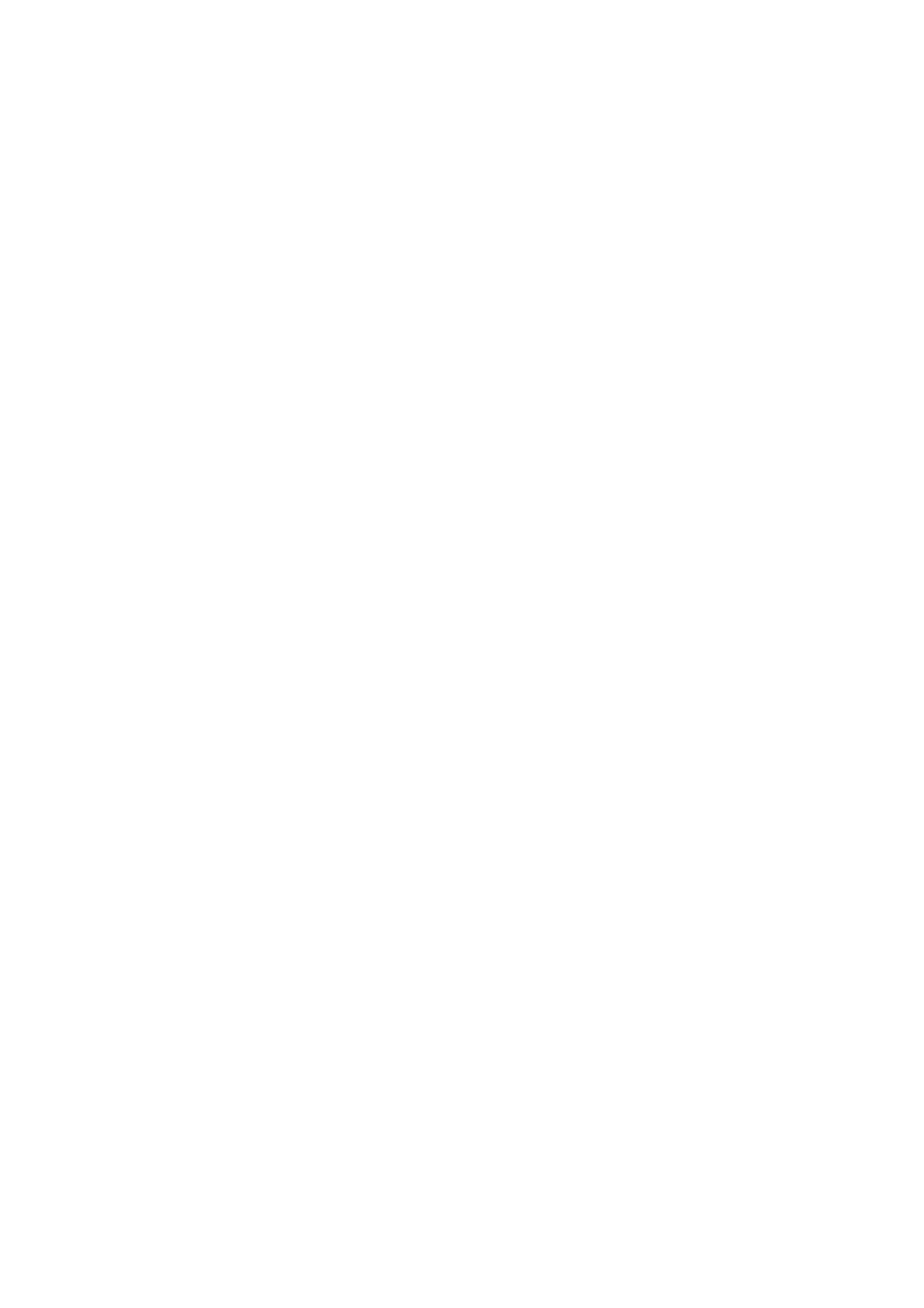*I certify that this public bill, which originated in the Legislative Assembly, has finally passed the Legislative Council and the Legislative Assembly of New South Wales.*

> *Clerk of the Legislative Assembly. Legislative Assembly, Sydney, , 2010*



New South Wales

# **Crimes Amendment (Police Pursuits) Bill 2010**

Act No , 2010

An Act to amend the *Crimes Act 1900* in relation to police pursuits; and to amend the *Criminal Procedure Act 1986* and the *Road Transport (General) Act 2005* consequentially.

*I have examined this bill and find it to correspond in all respects with the bill as finally passed by both Houses.*

*Assistant Speaker of the Legislative Assembly.*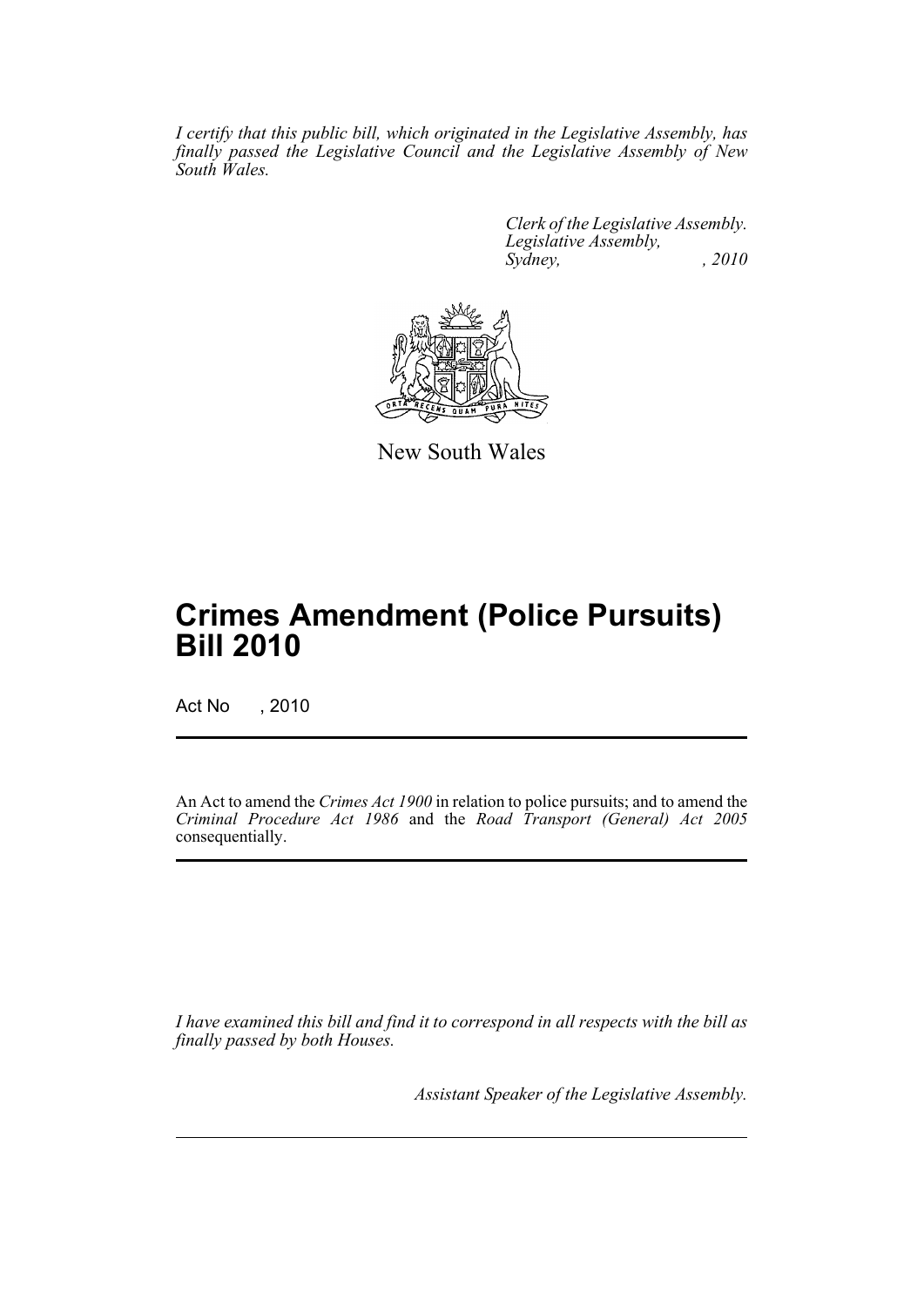### <span id="page-3-0"></span>**The Legislature of New South Wales enacts:**

#### **1 Name of Act**

This Act is the *Crimes Amendment (Police Pursuits) Act 2010*.

#### <span id="page-3-1"></span>**2 Commencement**

This Act commences on the date of assent to this Act.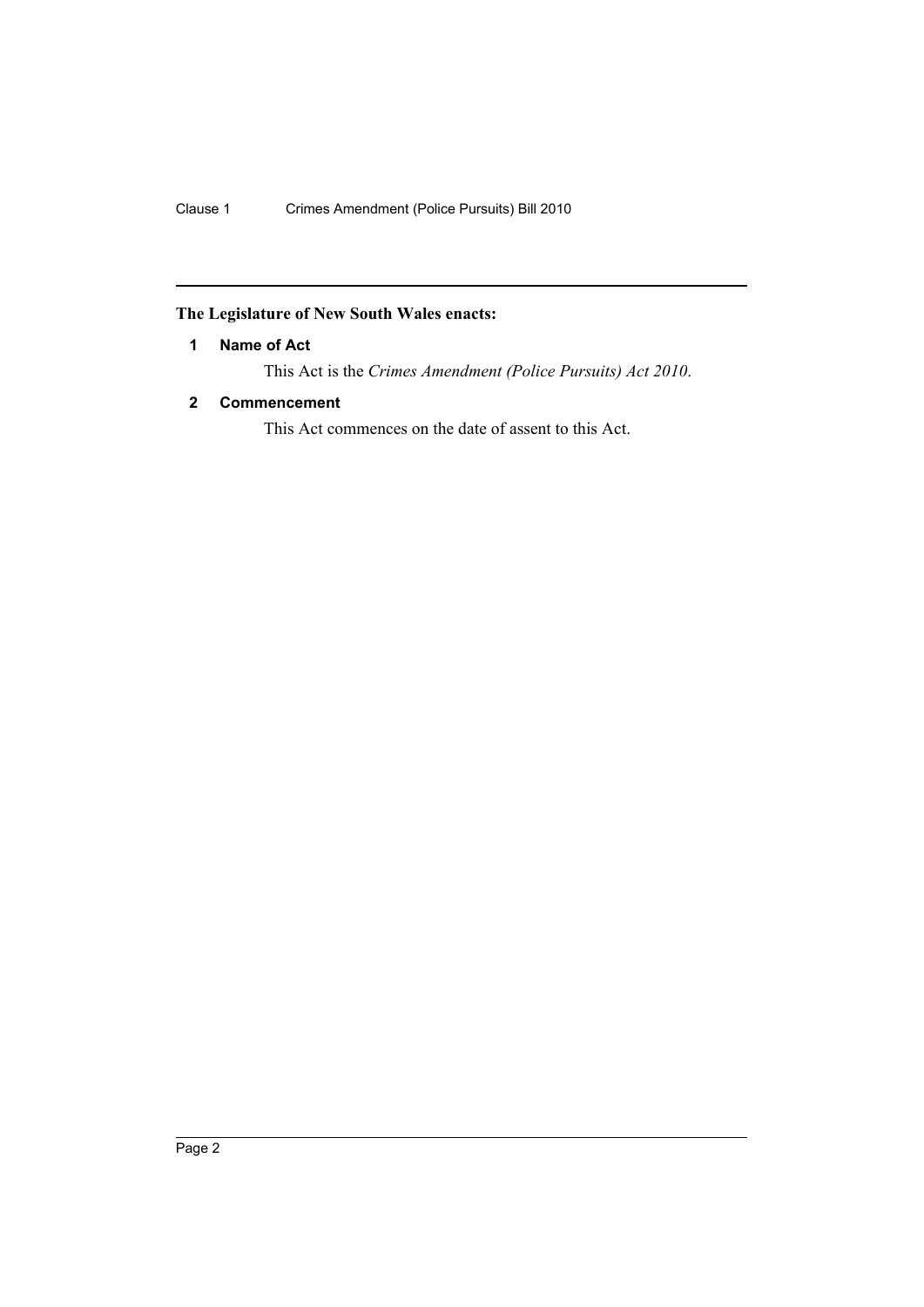Crimes Amendment (Police Pursuits) Bill 2010

Amendment of Crimes Act 1900 No 40 Schedule 1

## <span id="page-4-0"></span>**Schedule 1 Amendment of Crimes Act 1900 No 40**

#### **Section 51B**

Insert after section 51A:

#### **51B Police pursuits**

- (1) The driver of a vehicle:
	- (a) who knows, ought reasonably to know or has reasonable grounds to suspect that police officers are in pursuit of the vehicle and that the driver is required to stop the vehicle, and
	- (b) who does not stop the vehicle, and
	- (c) who then drives the vehicle recklessly or at a speed or in a manner dangerous to others,

is guilty of an offence.

Maximum penalty:

- (a) in the case of a first offence—imprisonment for 3 years, or
- (b) in the case of an offence on a second or subsequent occasion—imprisonment for 5 years.
- (2) In this section, *vehicle* has the same meaning as it has in section 52A.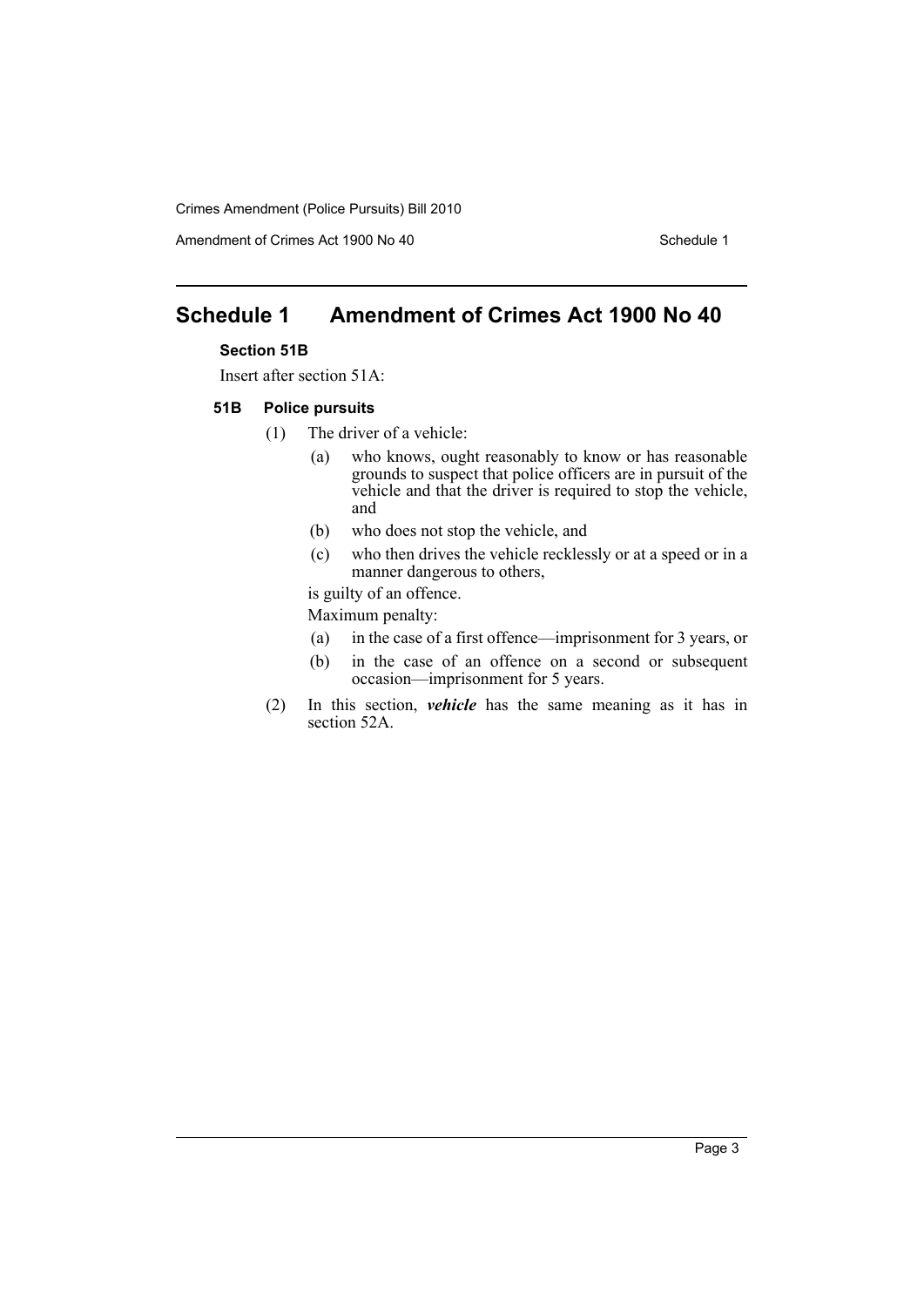Crimes Amendment (Police Pursuits) Bill 2010

Schedule 2 Amendment of Criminal Procedure Act 1986 No 209

## <span id="page-5-0"></span>**Schedule 2 Amendment of Criminal Procedure Act 1986 No 209**

#### **Schedule 1 Indictable offences triable summarily**

Insert "51B," after "49A," in item 1 of Part 1 of Table 2.